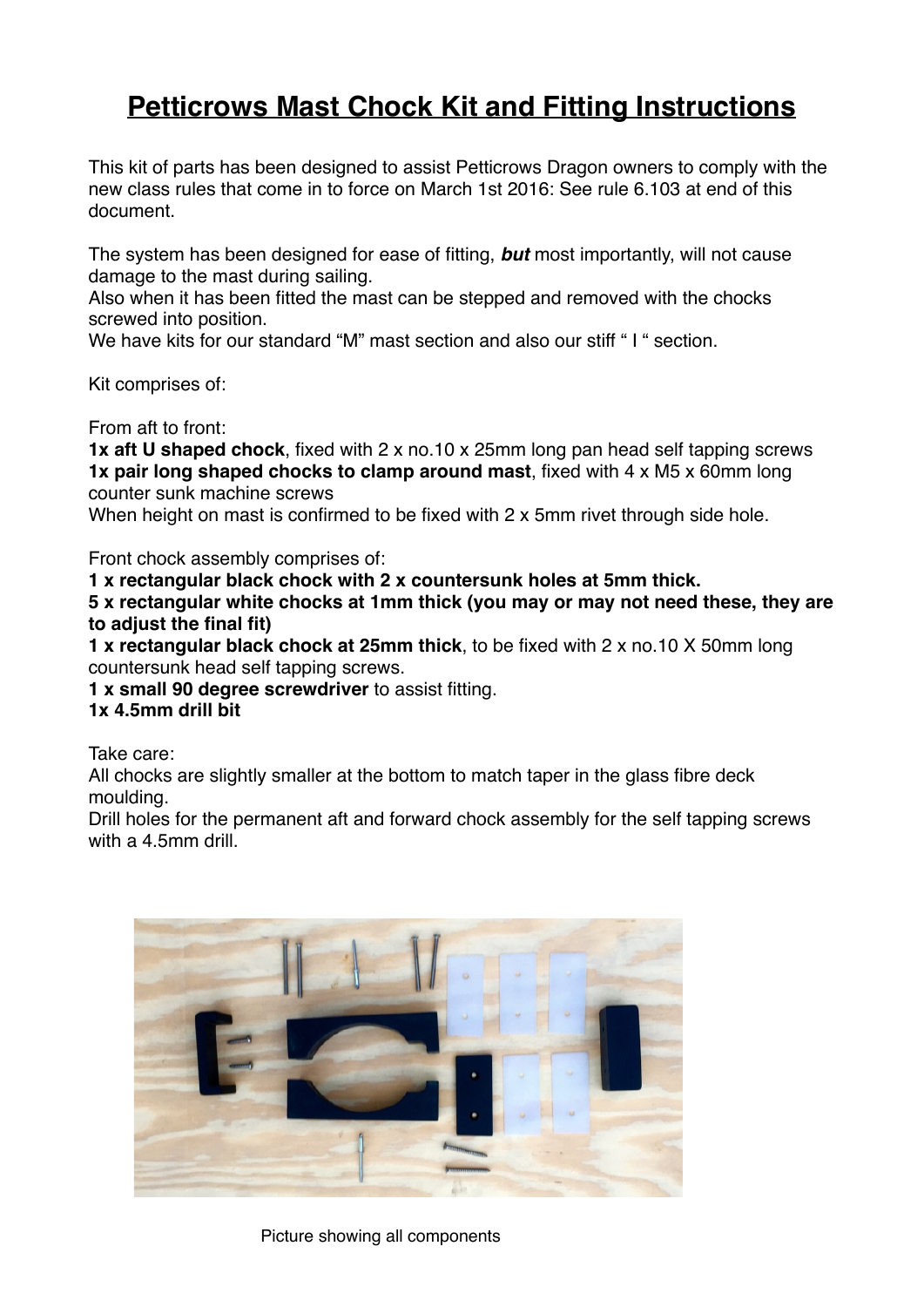



Use all four screws. DO NOT OVER TIGHTEN. You may need to adjust the height later.

To start fitting best to remove the neoprene mast sock.

> Remove existing small side chocks from the mast and clamp the new large chocks around the mast.

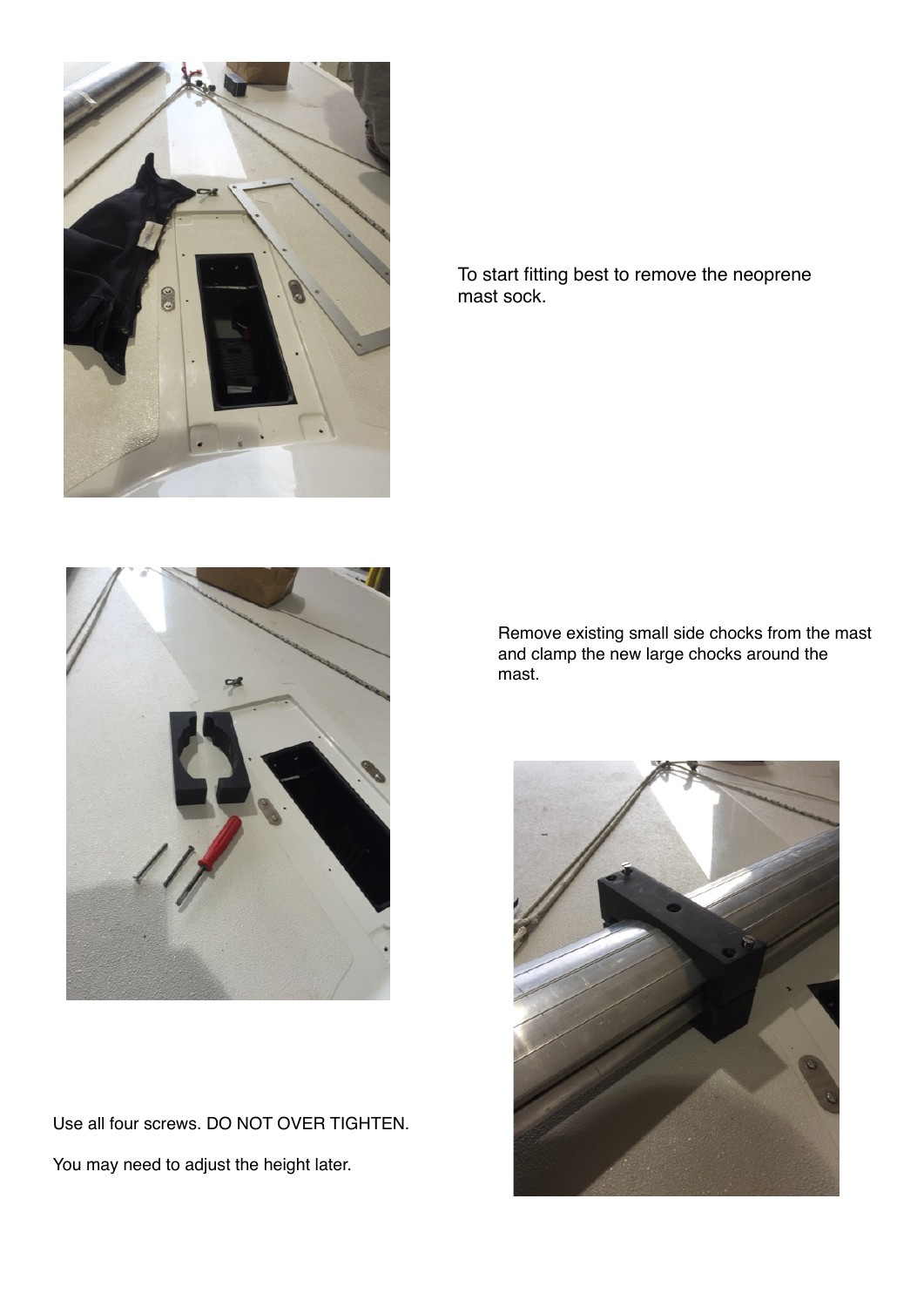

This shows all components for the front and rear permanent deck chocks. You will need a 90 degree drilling machine.





Front chock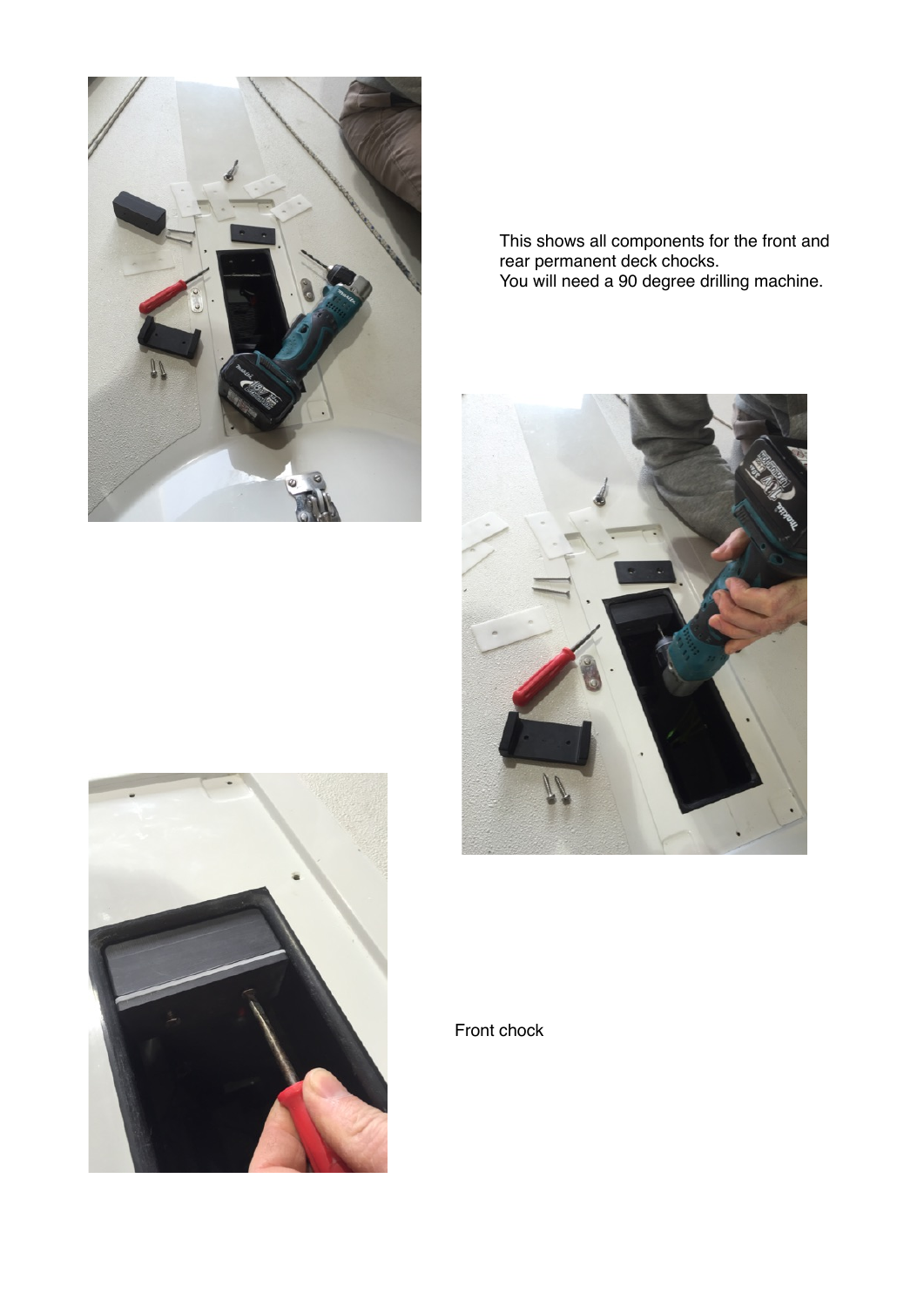

Aft chock.



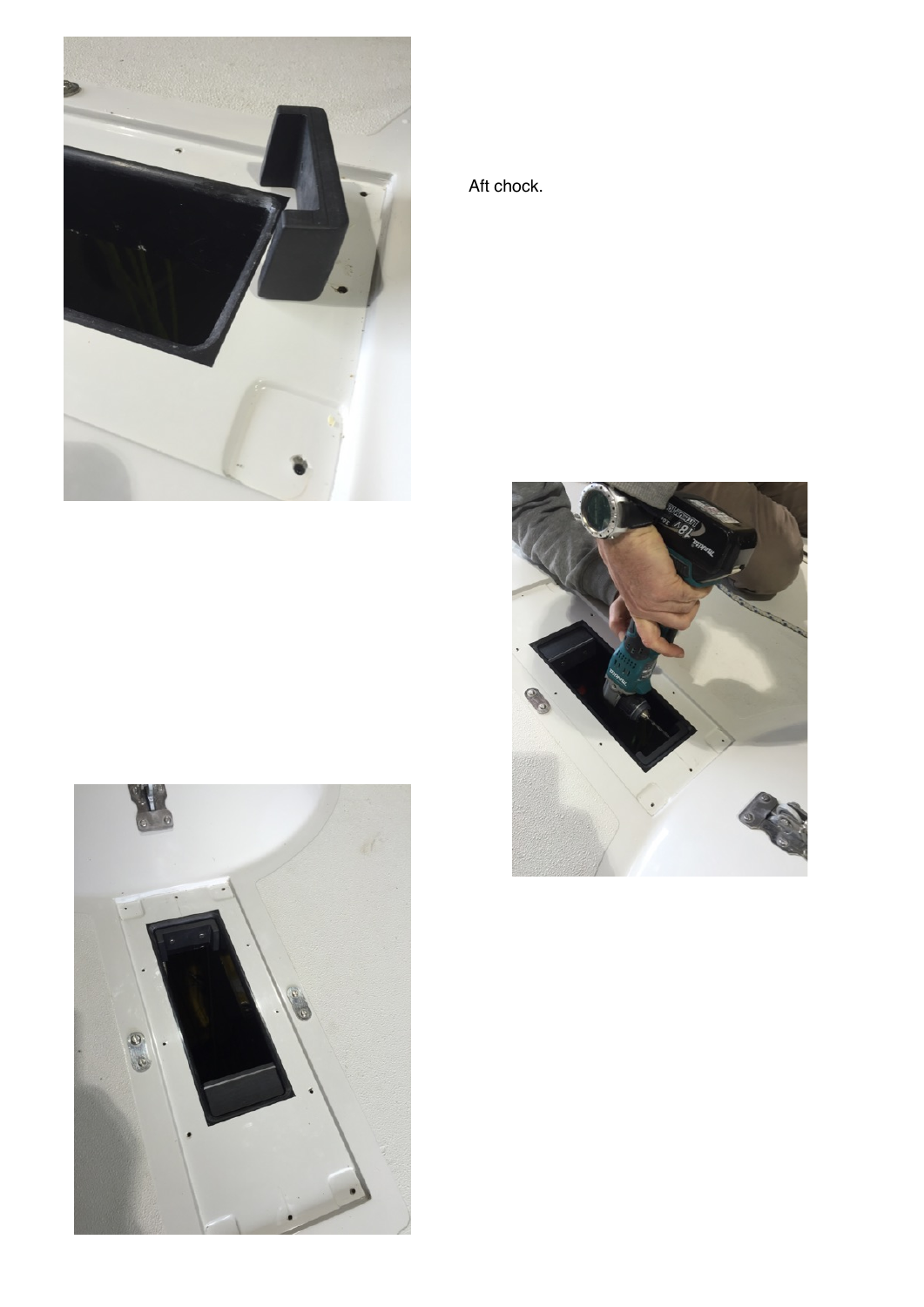

Put mast in and check it complies with the aft and forward stainless measurement plates when hitting hard against the newly fitted permanent deck chocks.

Easy to use the aluminium surround for this. If adjustment is necessary then the front permanent chocks can be adjusted by adding / removing the white 1mm thick chocks. If more adjustment is necessary it may be needed to cut the big black chock.

For the aft chock adjustment it may be necessary to cut the port/starboard protrusions OR add one or more of the 1mm thick white chocks .



Shows front and aft chocks screwed into position.